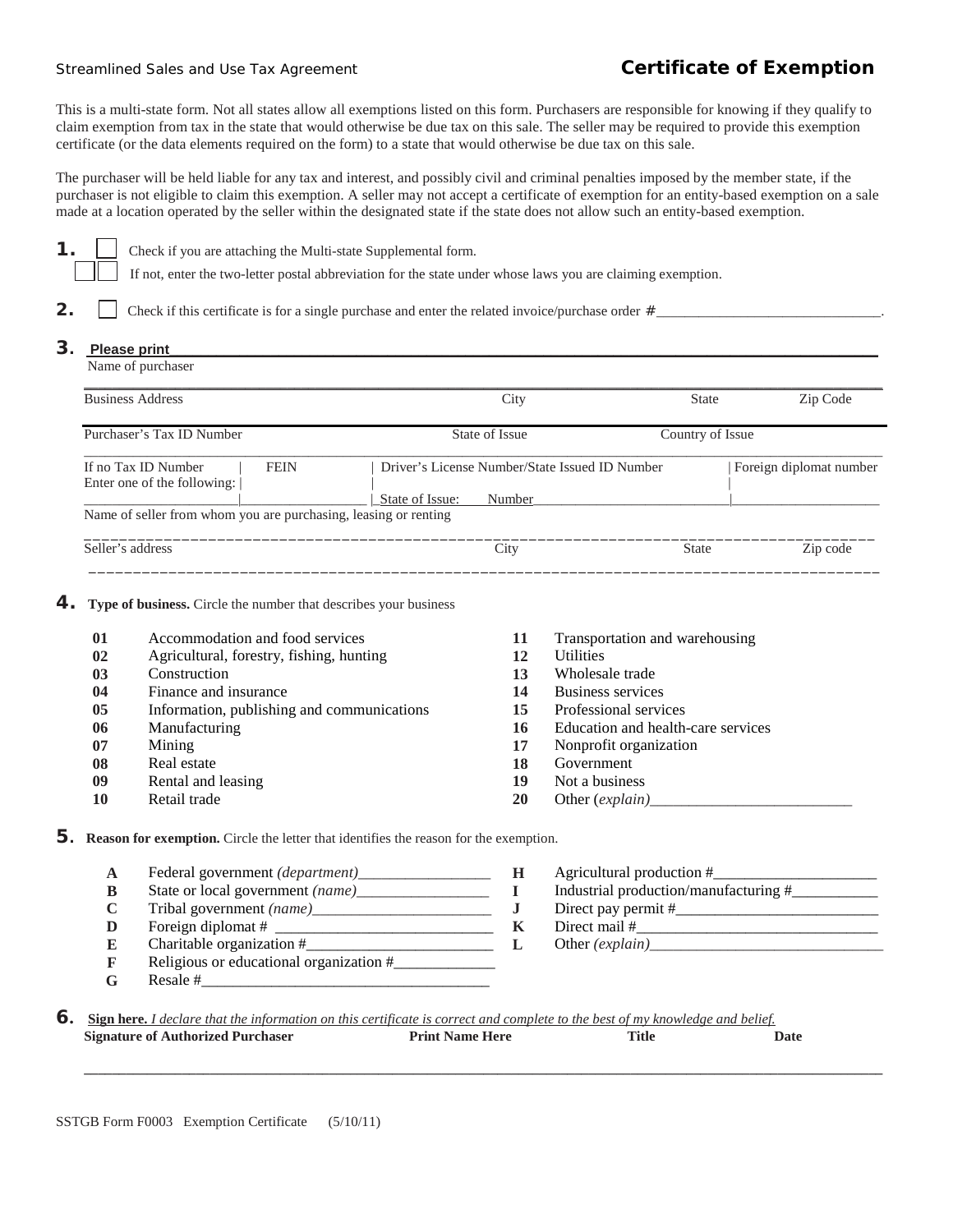Name of Purchaser

| <b>STATE</b> | Reason for Exemption | Identification Number (If Required) |
|--------------|----------------------|-------------------------------------|
| AR           |                      |                                     |
| GA           |                      |                                     |
| IA           |                      |                                     |
| IN           |                      |                                     |
| <b>KS</b>    |                      |                                     |
| KY           |                      |                                     |
| MI           |                      |                                     |
| <b>MN</b>    |                      |                                     |
| <b>NC</b>    |                      |                                     |
| ND           |                      |                                     |
| NE           |                      |                                     |
| NJ           |                      |                                     |
| <b>NV</b>    |                      |                                     |
| OH           |                      |                                     |
| OK           |                      |                                     |
| RI           |                      |                                     |
| ${\rm SD}$   |                      |                                     |
| <b>TN</b>    |                      |                                     |
| <b>UT</b>    |                      |                                     |
| <b>VT</b>    |                      |                                     |
| <b>WA</b>    |                      |                                     |
| WI           |                      |                                     |
| <b>WV</b>    |                      |                                     |
| <b>WY</b>    |                      |                                     |

*SSUTA Direct Mail provisions are not in effect for Tennessee.*

The following nonmember states will accept this certificate for exemption claims that are valid in their respective state. SSUTA Direct Mail provisions do not apply in these states.

| XX |  |
|----|--|
| XX |  |
| XX |  |
| XX |  |
| XX |  |
| XX |  |
| XX |  |
| XX |  |
| XX |  |
| XX |  |
| XX |  |
| XX |  |
| XX |  |
| XX |  |
|    |  |